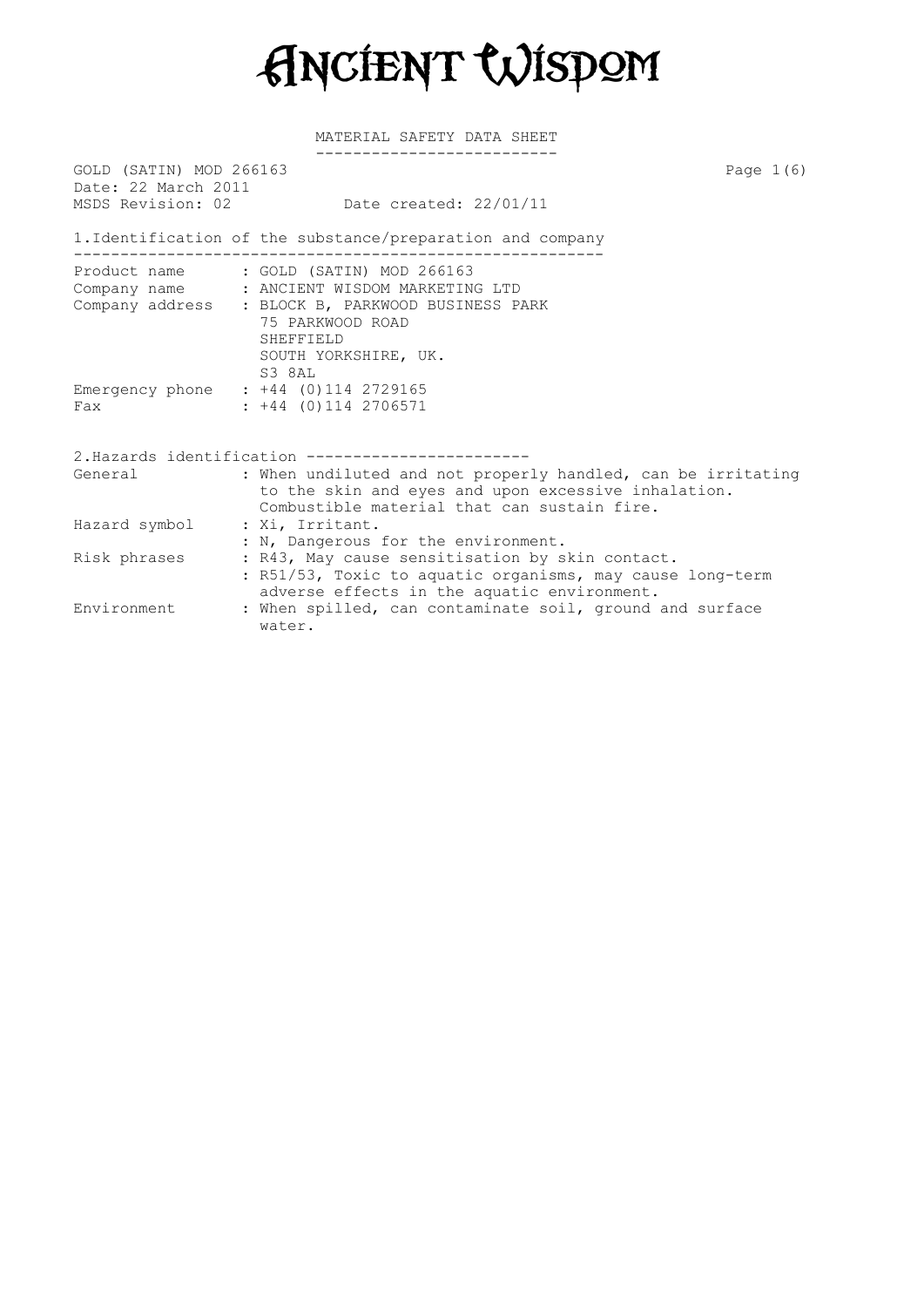

MATERIAL SAFETY DATA SHEET

| GOLD (SATIN) MOD 266163<br>Date: 22 March 2011<br>MSDS Revision: 02 Date created: 22/01/11        | Page $2(6)$                                                                                                                    |                              |                                                       |
|---------------------------------------------------------------------------------------------------|--------------------------------------------------------------------------------------------------------------------------------|------------------------------|-------------------------------------------------------|
| 3. Composition/information on ingredients --------------------------------                        |                                                                                                                                |                              |                                                       |
| Chemical<br>identification<br>CAS number<br>EINECS number : Not applicable, product is a mixture. | : Composition: multicomponent mixture of natural and/or<br>synthetic raw materials.<br>: Not applicable, product is a mixture. |                              |                                                       |
| Contains<br>4-TERTIARY-BUTYLCYCLOHEXYL ACETATE                                                    | CAS/EINECS<br>$32210 - 23 - 4$                                                                                                 | Hazard Symbols<br>N; R 51/53 | Conc%<br>2.1                                          |
| ACETYL CEDRENE                                                                                    | $/250 - 954 - 9$<br>$32388 - 55 - 9$<br>$/251 - 020 - 3$                                                                       | $Xi-N; R 43-50/53$           | $0.9$                                                 |
| ACETYL HEXAMETHYL TETRALIN (AHTN)                                                                 | $21145 - 77 - 7$<br>$/244 - 240 - 6$                                                                                           | Xn-N; R 22-50/53             | $0.8$                                                 |
| (L) ALPHA-ISOMETHYL IONONE                                                                        | $127 - 51 - 5$<br>$/204 - 846 - 3$                                                                                             | $Xi-N$ ; R 43-51/53          | 4.5                                                   |
| (L) AMYL CINNAMAL                                                                                 | $122 - 40 - 7$<br>$/204 - 541 - 5$                                                                                             | $Xi-N; R 43-51/53$           | 2.6                                                   |
| BENZYL ALCOHOL                                                                                    | $100 - 51 - 6$<br>$/202 - 859 - 9$                                                                                             | Xn; R 20/22                  | 16.6                                                  |
| (L) BUTYLPHENYL METHYLPROPIONAL                                                                   | $80 - 54 - 6$<br>$/201 - 289 - 8$                                                                                              | Xn-N; R 22-38-43-51/53-62    | 3.0                                                   |
| (L) CITRONELLOL                                                                                   | $106 - 22 - 9$<br>$/203 - 375 - 0$                                                                                             | $Xi-N$ ; R 38-43-51/53       | 1.4                                                   |
| (L) COUMARIN                                                                                      | $91 - 64 - 5$<br>$/202 - 086 - 7$                                                                                              | Xn; R 22-43                  | 3.0                                                   |
| DIHYDROCITRONELLOL                                                                                | $106 - 21 - 8$<br>$/203 - 374 - 5$                                                                                             | Xi-N; R 38-51/53             | 0.1                                                   |
| GAMMA-UNDECALACTONE                                                                               | $104 - 67 - 6$<br>/203-225-4                                                                                                   | N; R 51/53                   | 0.1                                                   |
| (L) GERANIOL                                                                                      | $106 - 24 - 1$<br>$/203 - 377 - 1$                                                                                             | $Xi; R 38-41-43$             | 1.4                                                   |
| GERANYL ACETATE<br>HEXAMETHYLINDANOPYRAN                                                          | $105 - 87 - 3$<br>$/203 - 341 - 5$<br>$1222 - 05 - 5$                                                                          | N; R 51/53<br>$N$ ; R 50/53  | 0.2<br>2.2                                            |
| (L) HEXYL CINNAMAL                                                                                | $/214 - 946 - 9$<br>$101 - 86 - 0$ Xi; R 43                                                                                    |                              | 3.0                                                   |
| <b>LINALOOL</b>                                                                                   | $/202 - 983 - 3$<br>$78 - 70 - 6$                                                                                              | Xi; R 38                     | 4.3                                                   |
| (L) METHYL IONONE                                                                                 | $/201 - 134 - 4$<br>$1335 - 46 - 2$                                                                                            | $Xi-N$ ; R 43-51/53          | 1.9                                                   |
| PHENETHYL ALCOHOL                                                                                 | $/215 - 635 - 0$<br>$60 - 12 - 8$                                                                                              | Xi; R 36                     | 2.1                                                   |
| UNDEC-10-ENAL (MIXTURE OF ISOMERS)                                                                | $/200 - 456 - 2$<br>$112 - 45 - 8$                                                                                             | Xi-N; R 38-51/53             | $0.1\,$                                               |
| UNDECYLENAL                                                                                       | $/203 - 973 - 1$<br>$112 - 45 - 8$<br>$/203 - 973 - 1$                                                                         | $Xi-N$ ; R $38-51/53$        | $\ensuremath{\mathsf{0}}$ . $\ensuremath{\mathsf{4}}$ |

Ingredients with an Occupational Exposure Limit DIETHYL PHTHALATE CAS:84-66-2 EINECS:201-550-6 (>10%)

Total allergen content: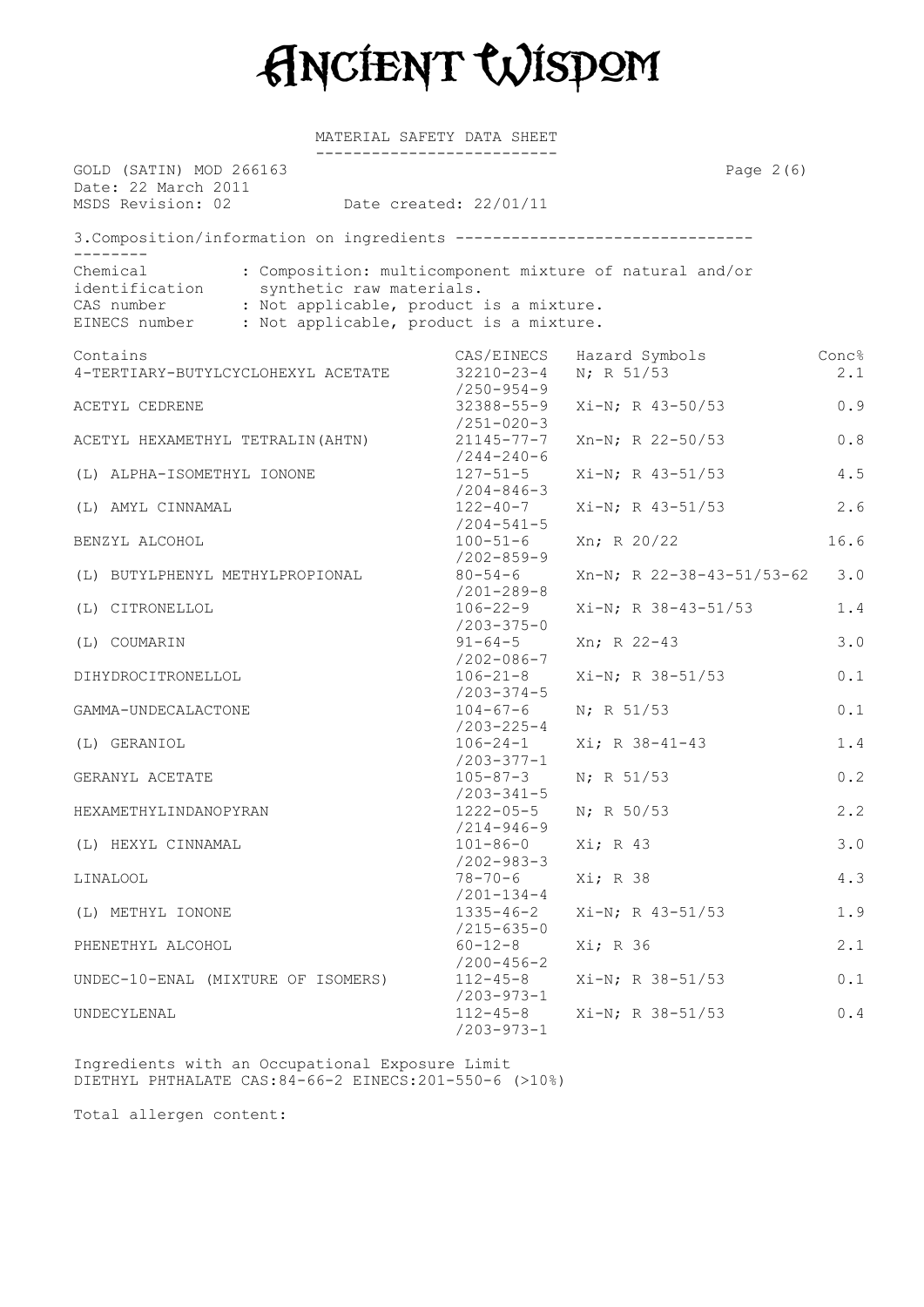## Ancient Wisdom

ALPHA-ISOMETHYL IONONE (4.4800%) AMYL CINNAMAL (2.6000%) BENZYL ALCOHOL (16.6002%) BENZYL BENZOATE (0.0088%) BENZYL CINNAMATE (0.0090%) BUTYLPHENYL METHYLPROPIONAL (3.0000%) CINNAMYL ALCOHOL (0.0600%) CITRAL (0.0014%) CITRONELLOL (1.4085%) COUMARIN (3.0000%) EUGENOL (0.00000%) GERANIOL (1.4096%) HEXYL CINNAMAL (3.0000%) HYDROXYCITRONELLAL (0.2000%) HYDROXYISOHEXYL 3-CYCLOHEXENE CARBOXALDEHYDE (0.4000%) LIMONENE (0.0002%) LINALOOL (4.3360%) METHYL 2-OCTYNOATE (0.0040%)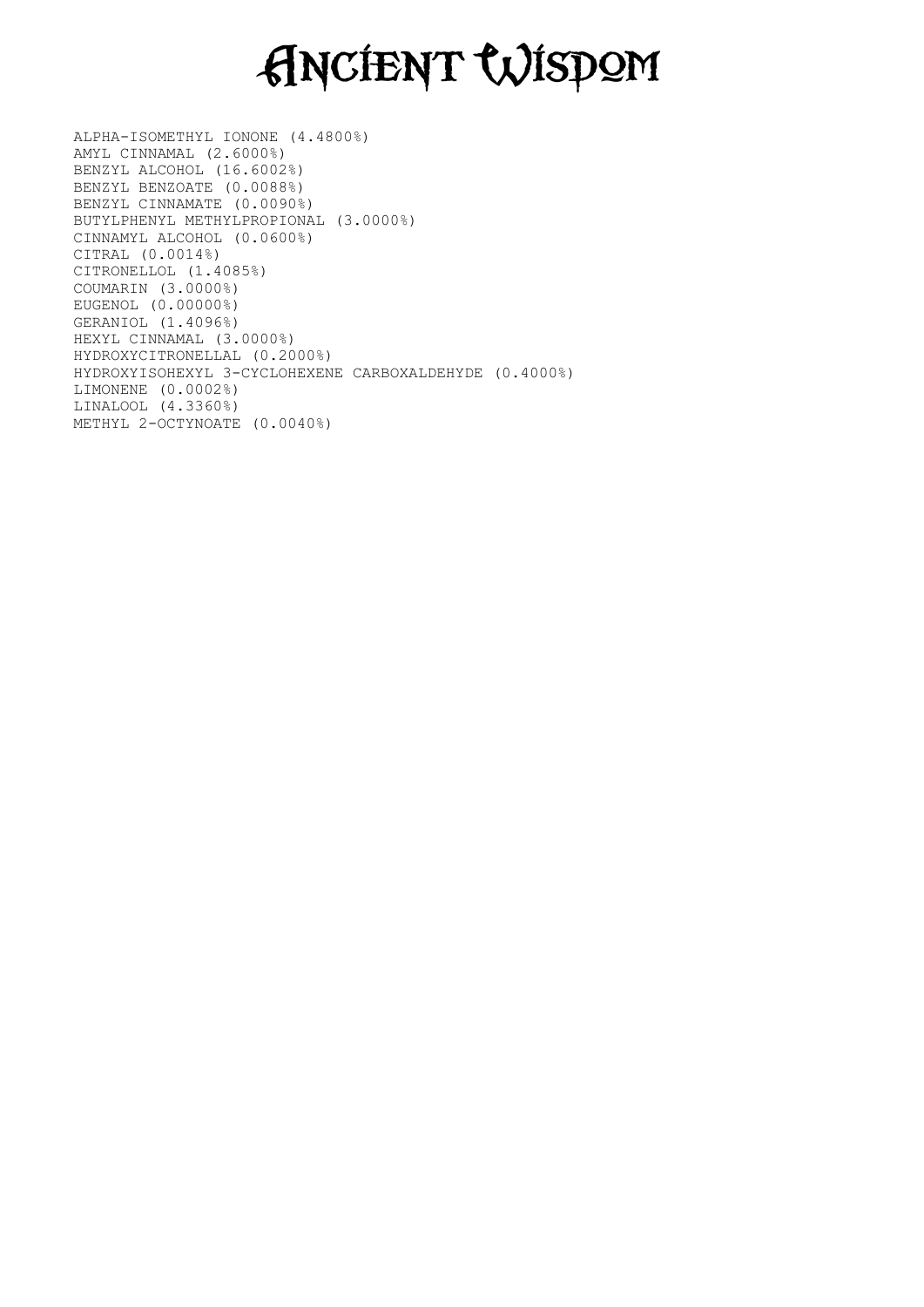

| GOLD (SATIN) MOD 266163                  |                                                                                                                                                                                                                                        | Page 3(6) |
|------------------------------------------|----------------------------------------------------------------------------------------------------------------------------------------------------------------------------------------------------------------------------------------|-----------|
| Date: 22 March 2011<br>MSDS Revision: 02 | Date created: 22/01/11                                                                                                                                                                                                                 |           |
|                                          | 4. First-aid measures --------------------                                                                                                                                                                                             |           |
| Inhalation                               | : Upon excessive inhalation, remove from exposure site to<br>fresh air, keep at rest, and obtain medical attention.                                                                                                                    |           |
| Eye exposure                             | : Flush immediately with water for at least 15 minutes.<br>Contact physician if symptoms persist.                                                                                                                                      |           |
| Skin exposure                            | : Remove contaminated clothes. Wash thoroughly with soap and<br>water. Contact physician if irritation persists.                                                                                                                       |           |
| Ingestion                                | : Rinse mouth with water and obtain medical attention.                                                                                                                                                                                 |           |
| Others                                   | : Take Risk and Safety phrases (section 15) into<br>consideration.                                                                                                                                                                     |           |
| 5. Fire-fighting                         | ________________________<br>measures                                                                                                                                                                                                   |           |
| Extinguishing                            | : Carbon dioxide, dry chemical, foam.                                                                                                                                                                                                  |           |
| media                                    | Do not use a direct water-jet on burning material.                                                                                                                                                                                     |           |
|                                          | 6. Accidental release measures --------                                                                                                                                                                                                |           |
| Personal                                 | : Avoid excessive inhalation and contact with skin and eyes.                                                                                                                                                                           |           |
| precautions                              | A self-contained breathing apparatus is recommended in<br>case of a major spill.                                                                                                                                                       |           |
| Spillage                                 | : Remove ignition sources. Provide adequate ventilation.<br>Avoid excessive inhalation of vapours. Gross spillage<br>should be contained immediately by use of sand or inert<br>powder and disposed of according to local regulations. |           |
| Environmental<br>precautions             | : Keep away from drains, surface and ground water, and soil.                                                                                                                                                                           |           |
|                                          | 7. Handling and storage ----------------------                                                                                                                                                                                         |           |
| Handling                                 | : Apply according to good manufacturing and industrial<br>hygiene practices with proper ventilation. Do not drink,<br>eat or smoke while handling. Respect good personal<br>hygiene.                                                   |           |
| Storage                                  | : Store in a cool, dry and ventilated area away from heat<br>sources and protected from light in tightly closed<br>original containers. Avoid uncoated metal containers.<br>Keep air contact to a minimum.                             |           |
| Fire                                     | : Keep away from ignition sources and naked flame.                                                                                                                                                                                     |           |
| $n \times 2 + 2 \times 1$                |                                                                                                                                                                                                                                        |           |

protection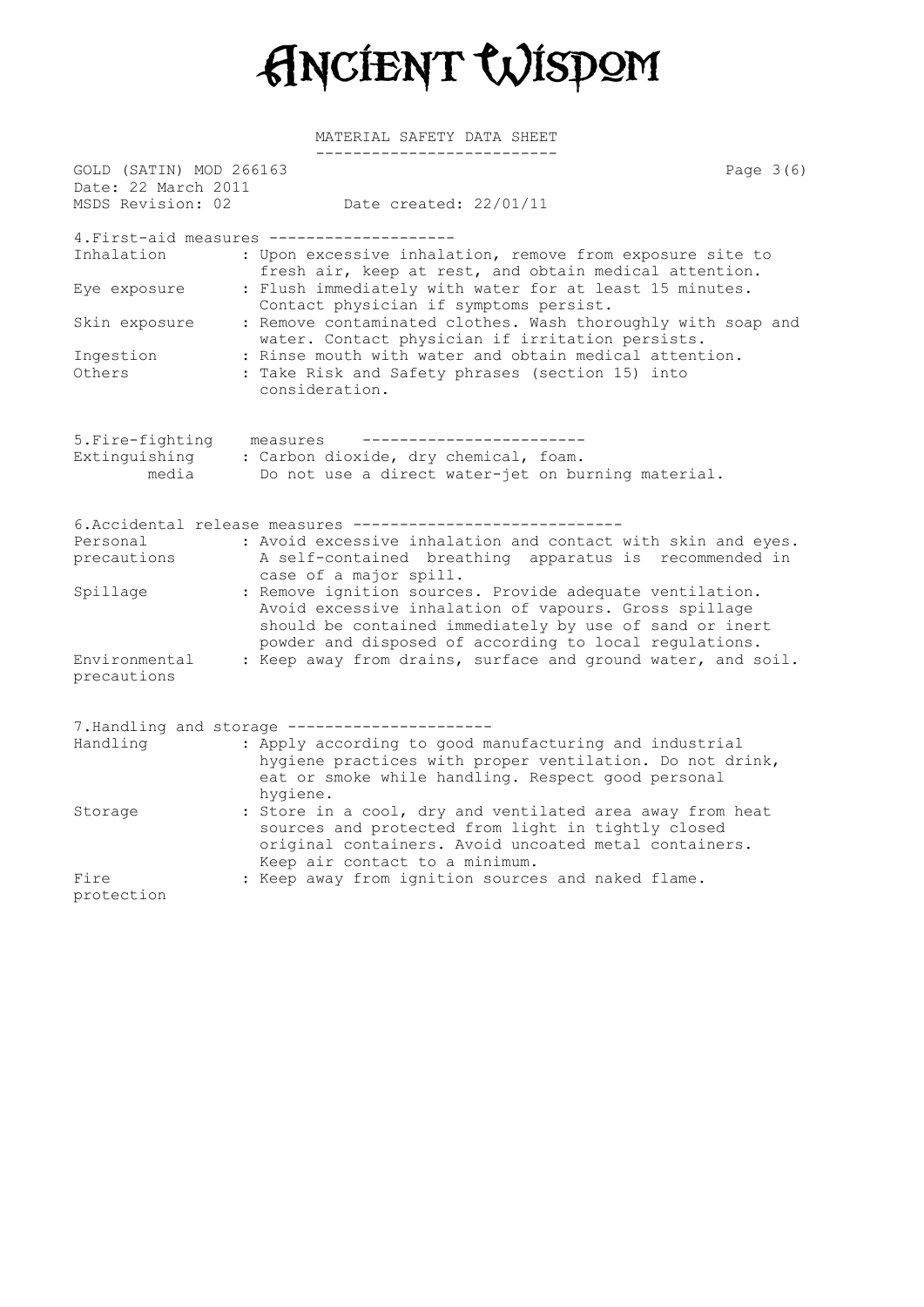

 $GOLD$  (SATIN) MOD 266163  $P = P$  and  $P = P$  and  $P = P$  and  $P = P$  and  $P = P$  and  $P = P$  and  $P = P$  and  $P = P$  and  $P = P$  and  $P = P$  and  $P = P$  and  $P = P$  and  $P = P$  and  $P = P$  and  $P = P$  and  $P = P$  and  $P = P$  and  $P = P$  and  $P = P$  and  $P = P$  a Date: 22 March 2011 MSDS Revision: 02 Date created: 22/01/11 8. Exposure controls/personal protection --------------------------------Respiratory : Avoid excessive inhalation of concentrated vapours. protection Eye protection : Wear safety glasses. Skin protection : Avoid skin contact. Use chemically resistant gloves as needed. 9.Physical and chemical properties ----------------------- Appearance : Clear colourless to pale yellow liquid Flash point : 99 degC (CC) 10.Stability and reactivity --------------------------- Reactivity : Presents no significant reactivity hazard, by itself or in contact with water. Avoid contact with strong acids, alkali or oxidising agents. Decomposition : Carbon monoxide and unidentified organic compounds may be formed during combustion. 11.Toxicological information ---------------------------- Based on the ingredients in this composition and their concentrations, this product is according to the conventional method of EEC directive 88/379/EEC classified as: May cause sensitisation by skin contact. 12.Ecological information ------------------------- General : This material is unlikely to accumulate in the environment and environmental problems under normal use conditions are unexpected.

13.Disposal considerations -------------------------- Dispose of according to local regulations. Avoid disposing into drainage systems and into the environment.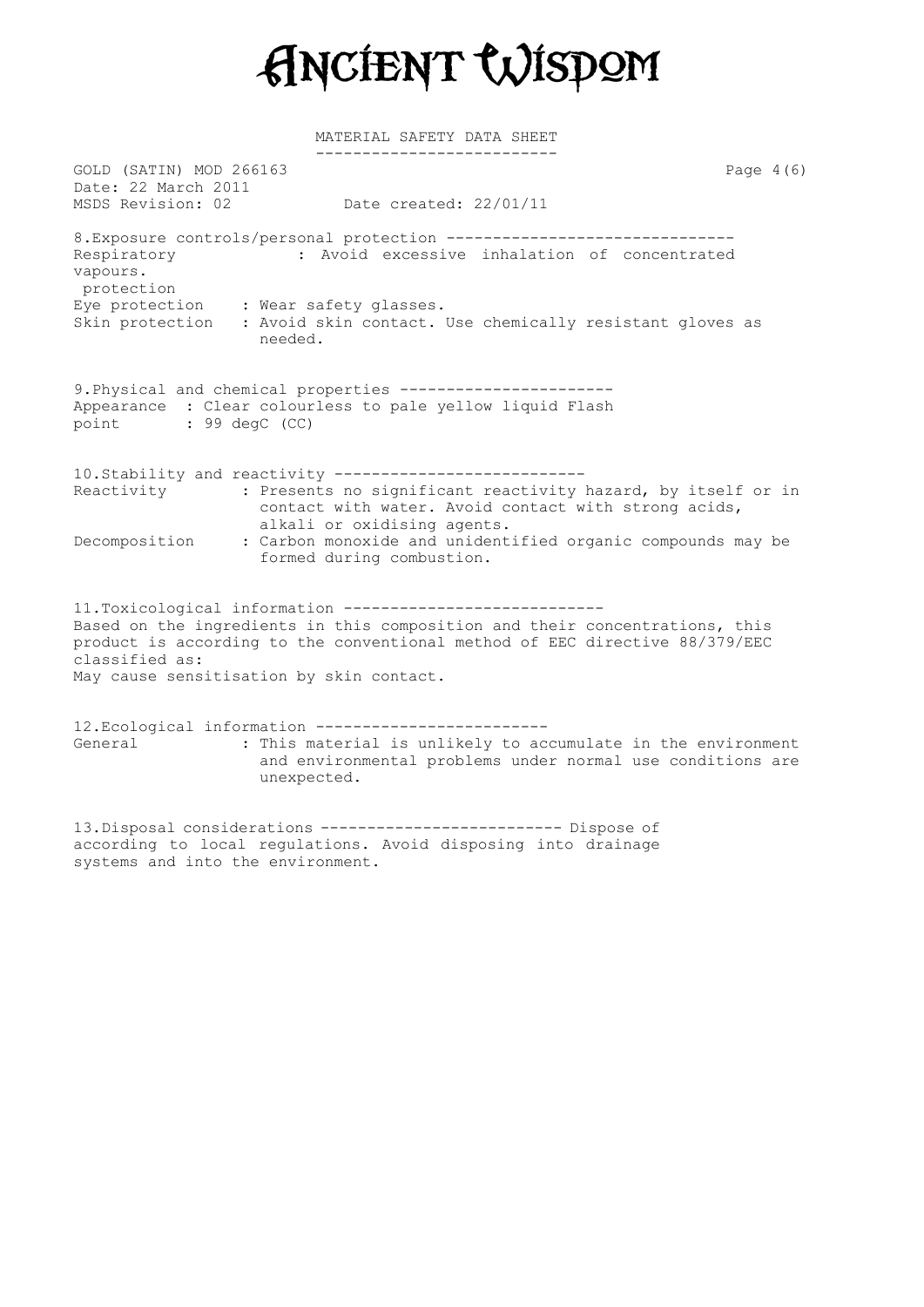

MATERIAL SAFETY DATA SHEET

| GOLD (SATIN) MOD 266163<br>Date: 22 March 2011               | MSDS Revision: 02 Date created: 22/01/11                                                                                                                                                                                                                                                                                    | Page $5(6)$ |
|--------------------------------------------------------------|-----------------------------------------------------------------------------------------------------------------------------------------------------------------------------------------------------------------------------------------------------------------------------------------------------------------------------|-------------|
|                                                              |                                                                                                                                                                                                                                                                                                                             |             |
| 14. Transport information                                    |                                                                                                                                                                                                                                                                                                                             |             |
| Road (ADR/CDGRR) : 9<br>Air (IATA) : 9<br>Sea (IMDG) : 9 III | Class     Pack Group Sub risk   UN no     IMDG page<br>UN3082<br>III<br>UN3082<br><b>III</b><br>UN3082<br>Proper Shipping Name : ENVIRONMENTALLY HAZARDOUS SUBSTANCE, LIQUID, N.O.S.<br>(CONTAINS HEXAMETHYLINDANOPYRAN AND ACETYL CEDRENE)                                                                                 |             |
| Hazard symbol : Xi, Irritant.                                | 15. Requiatory information -----------------<br>Classification Packaging / Labelling (Directive 1999/45/EC)<br>: N, Dangerous for the environment.                                                                                                                                                                          |             |
|                                                              | Contains ALPHA-ISOMETHYL IONONE, AMYL CINNAMAL, BUTYLPHENYL METHYLPROPIONAL,<br>CITRONELLOL, COUMARIN, GERANIOL, HEXYL CINNAMAL, METHYL IONONE.<br>Risk phrases : R43, May cause sensitisation by skin contact.<br>: R51/53, Toxic to aquatic organisms, may cause long-term<br>adverse effects in the aquatic environment. |             |
|                                                              | Safety phrases : S24, Avoid contact with the skin.<br>: S37, Wear suitable gloves.<br>: S61, Avoid release to the environment. Refer to special<br>instructions/safety data sheet.                                                                                                                                          |             |